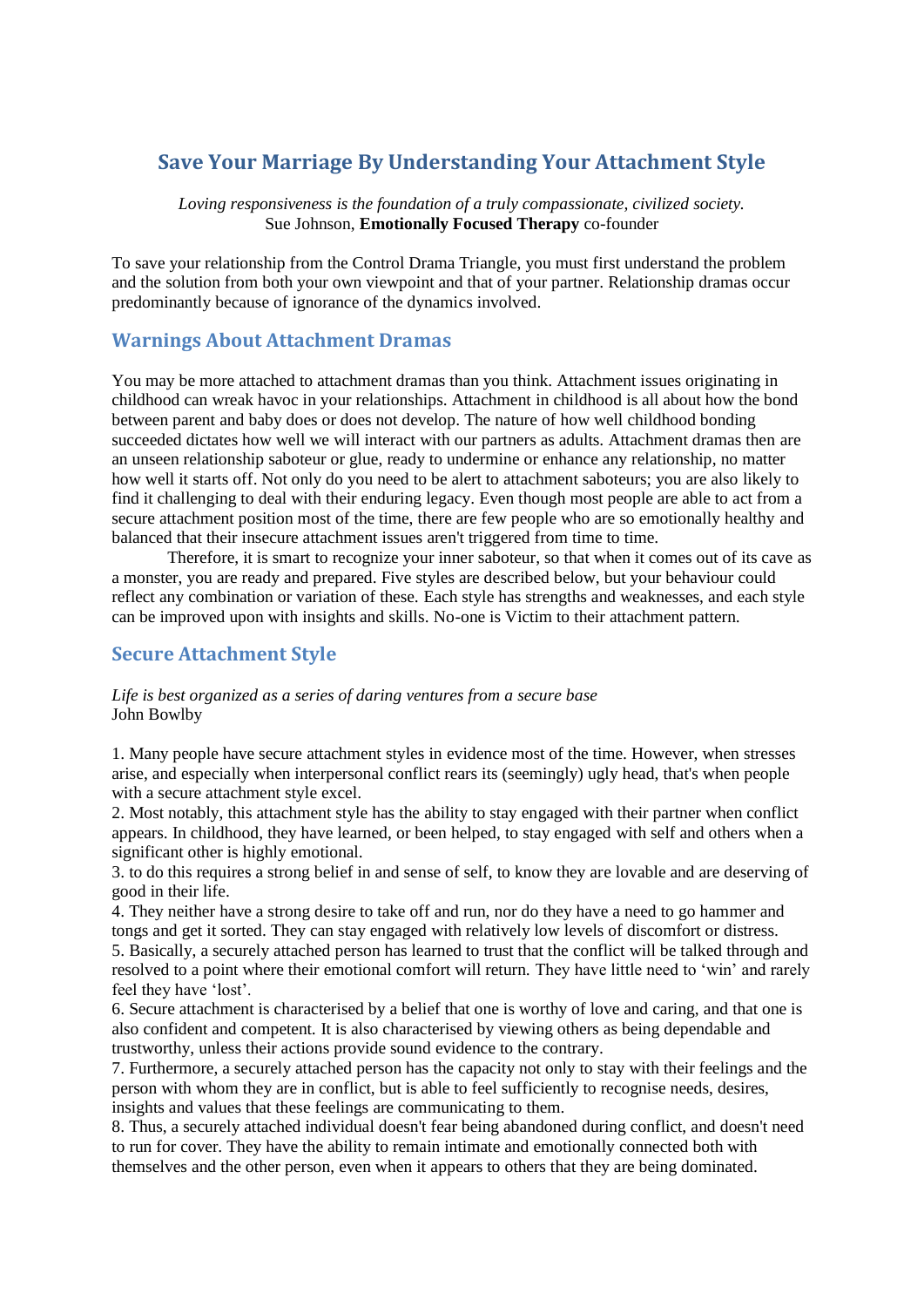9. The secure person has the confidence to know that conflict is just a process to be worked through, and so their reaction to it emotionally is minimal. This leaves them resourceful enough to stay engaged, intimate, and sharing of self as the need arises.

10. Totally secure people seem to be rather rare. More common are people who can behave securely attached enough in most situations to be able to functionally work through differences between self and others while remaining emotionally quite calm. However, most people have a breaking point, when their secure choices break down, and reactivity takes over. At that point, one of the attachment styles described below will kick in. Most people are well embedded in fact in one of the styles below.

### **Anxious Insecure Attachment Styles.**

#### *We're only as needy as our unmet needs.* [John Bowlby](http://www.azquotes.com/author/41957-John_Bowlby)

1. You will experience this relating style as an insecure fear that warns you that your dearly beloved is about to desert you or at least not be there for you. You may fear that disconnection with your beloved is happening. You are a **connector**, and can get upset if connection is threatened. In terms of the Control Drama Triangle, you will probably identify a tendency to be a Rescuer of others, but may feel a Victim to your partner. Their preferred Persecutor behaviours are to criticise or blame.

2. A common response to the fear of being unimportant, unseen or of no consequence to your partner is to pursue her/him for engagement. If this is unsuccessful, your emotions may ramp up into frustration or anger. You are now a **pursuer** desperately seeking connection.

3. Whether or not this has been true in the past is immaterial, this inner fear will ring all the warning bells nonetheless. This fear of separation, abandonment or aloneness can arise at any time. It may haunt you as your beloved heads off to work, goes out for an evening, if he's going to be away for a day or two, and most certainly if he goes off in a huff after an argument, or emotionally disconnects. 4. Once this fear and anxiety, more commonly found in women than men, has got a grip on you emotionally, it may then manipulate your mind and convince you that disaster is on the way. This pattern of catastrophizing can convince you of the most absurd porkies, but because the whole process is emotionally based, it will feel true nonetheless.

5. About the time that this drama is going on emotionally and taking its toll on your energy it makes its most potent strike. Knowing that you are wanting this connection to another safe, supportive, reliable, loving person, your inability to get that safe and secure feeling can cause you to feel despairing, anxious or angry. For some, there is also the fear of rejection or abandonment, sometimes to the point where there is no support within you even for yourself

6. Because you probably did not fully and sufficiently internalize a self-support system in childhood, the lack of external support now causes a deep fear within you that no-one will be there for you.

7. The truth is, the child part of you was never assured that an adult would be there for you those many years ago, and so when there's no adult there once again, your inner child fears the abandonment/rejection/oversight/deprioritization she experienced as a child. Not only that, this needy

inner child may leave *you* feeling abandoned because she has never learned to be self-supportive and sufficiently self-caring.

8. This is how this pattern of relating begins. When during childhood an adult lends emotional support to a child, the child internalizes this experience and is able to support self in the way she experienced it being done to her, using the internalized version of the support that was modelled by the adult those many years ago.

9. This is what gives rise to a secure attachment, a feeling that all is OK even when the boat is being rocked. So what happens when someone who was insufficiently supported in childhood, where connections, care and communication were often not there when needed, becomes an adult? The adult will now not have this built-in support process kicking into place when left alone to deal with life's dramas.

10. The adult will therefore experience anxiety or loneliness when a partner distances himself, or in some way backs off and withdraws his ability to connect and be intimate or caring.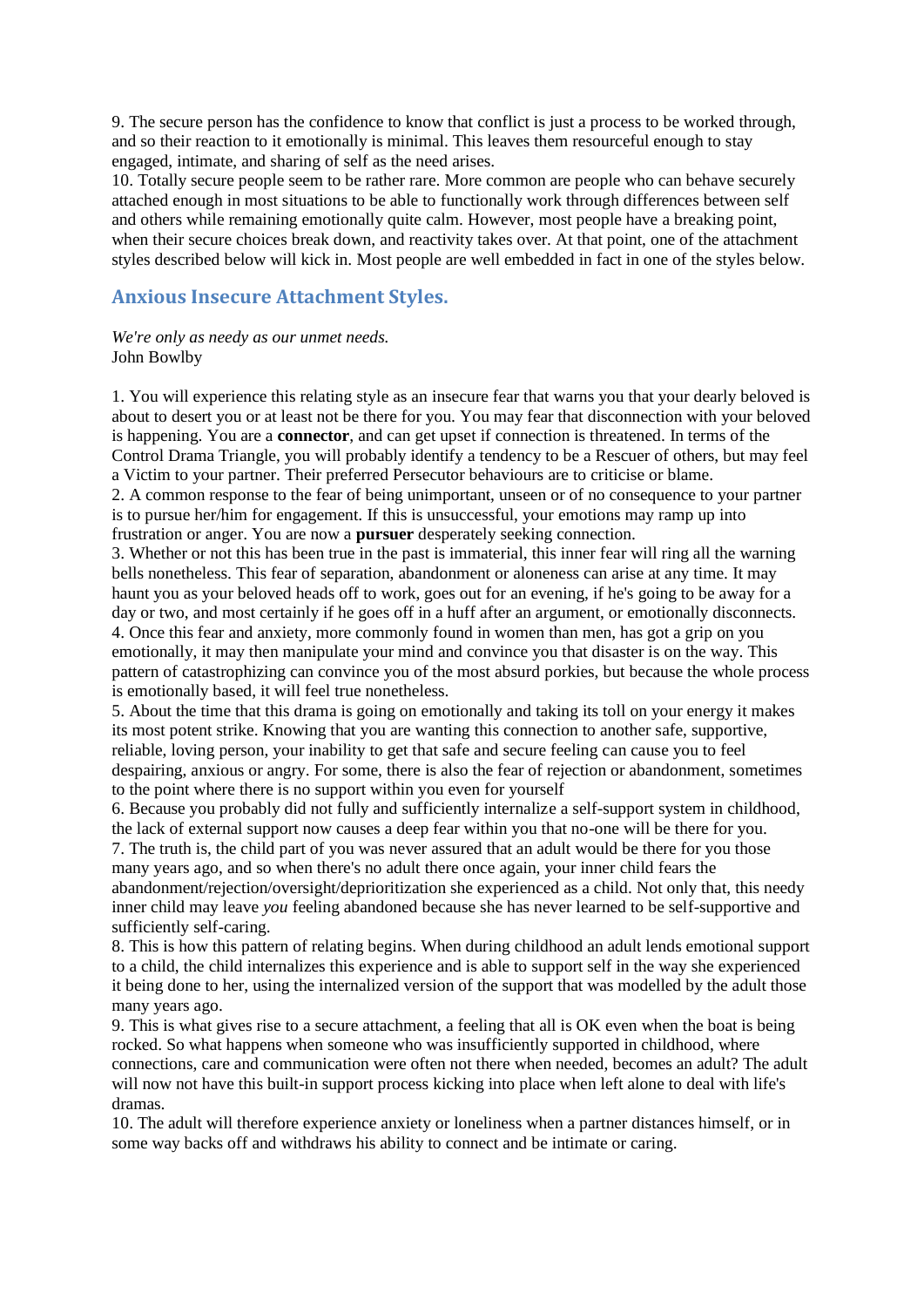11. The result is a feeling of emptiness inside, a cavernous lonely experience where there is no part of self able to offer support when the chips are down and others are unavailable. This may not be evident until sufficient emotional exploration has taken place.

12. Often the anxious insecure adult interprets this withdrawing as something wrong with self. This feeling that "I'm wrong" is common, and can be associated with strong self-criticism or judgment. In childhood, and now as an adult this person may experience themselves as in some way wrong for simply being who they are.

13. In some, this may plunge the anxious insecure person into a tail-spin, where they spiral into a deep hole of pain – serious pain – of hurt, fear, despair, aloneness or hopelessness. This can be a truly appalling experience, and one which only other anxious insecure people would fully understand. 14. Of course, the natural reaction when in this state is to reach out and grasp for support – any support. This person reaches out, thinking that their salvation lies in having another to cling to. However, this clinging is unattractive to others, and so there is a risk that their strong desire for connection will eventually be rejected, especially if the person they want to cling to is an avoidant insecure personality.

15. The anxious insecure individual may get so overwhelmingly anxious that they chase after their partner, wanting to resolve any differences at all costs. If the partner backs off, the anxious insecure person may feel even more desperate, possibly lashing out verbally, or in some cases, physically. High levels of frustration or anger are common at this point.

16. It is also common for this person to feel hurt by their partner's avoidant, disinterested or insensitive behaviour. This may leave them feeling hurt, which over time can turn to resentment and finally frustration or even anger and rage.

17. Alternatively, the anxious insecure person gives up on receiving any help, from self or others, and disappears into an emotional black hole, commonly dissolving into floods of tears and pulling away, feeling that their situation is hopeless.

18. Even when their need to cling is not intense, this anxious insecure person will want to talk everything over - sometimes often and endlessly - with their partner (or anyone else), because they are not used to using a totally internal process for dealing with stress or distress. Some partners will hear this as 'nagging' or at best, an unrelenting need to talk – again and again.

19. To an avoidant insecure person (who is more often than not their partner), this seems unnecessary, time consuming, illogical, energy draining, and therefore a frustrating process to have to go through. So their partner may have no idea how to support the anxious insecure person's unmet needs which originate in the need to connect and share their life meaningfully.

20. Furthermore, the innate desire of this anxious-to-connect type is for connection, harmony, approval, cooperation, security, respect, understanding and validation – and whatever needs they most missed out on in childhood. They want to be a team player with collegial decision-making.

21. The anxious insecure person is seeking externally what they struggle to do for themselves connect inwardly. Self-care and self-soothing from self or other will help, but prioritizing support for their own needs is essential but often something they've learned not to do. Such attention to self may seem anathema to this person who empathizes well with, and consequently usually prioritizes the needs of others, ahead of self.

22. If connection and intimacy can't be found satisfactorily, the anxious insecure person will seek it through friends, internet social connection sites, clubs or other social connections. However, the concern and discomfort with one's beloved will not go away, like a nagging even nauseous discomfort.

23. The anxiously insecure person will tend to find themselves thrown into emotions such as hurt, despair, fear, upset, aloneness, hopelessness, helplessness, or powerlessness quite quickly or possibly quite often. This may escalate into resentment, bitterness, frustration and anger. These emotions may last for days.

24. Crying is a common response for anxious insecure personalities, and this could be in response to hurt, shame, anxiety, happiness, concern for others, empathy for others or for fears of what must be done next. It is essential for this attachment type to know that this is normal and not to be judgmental of self because of it.

25. Avoidants may be perplexed by and possibly judgmental of this common response of anxious insecure types to many situations. However it is a natural way for an emotionally sensitive individual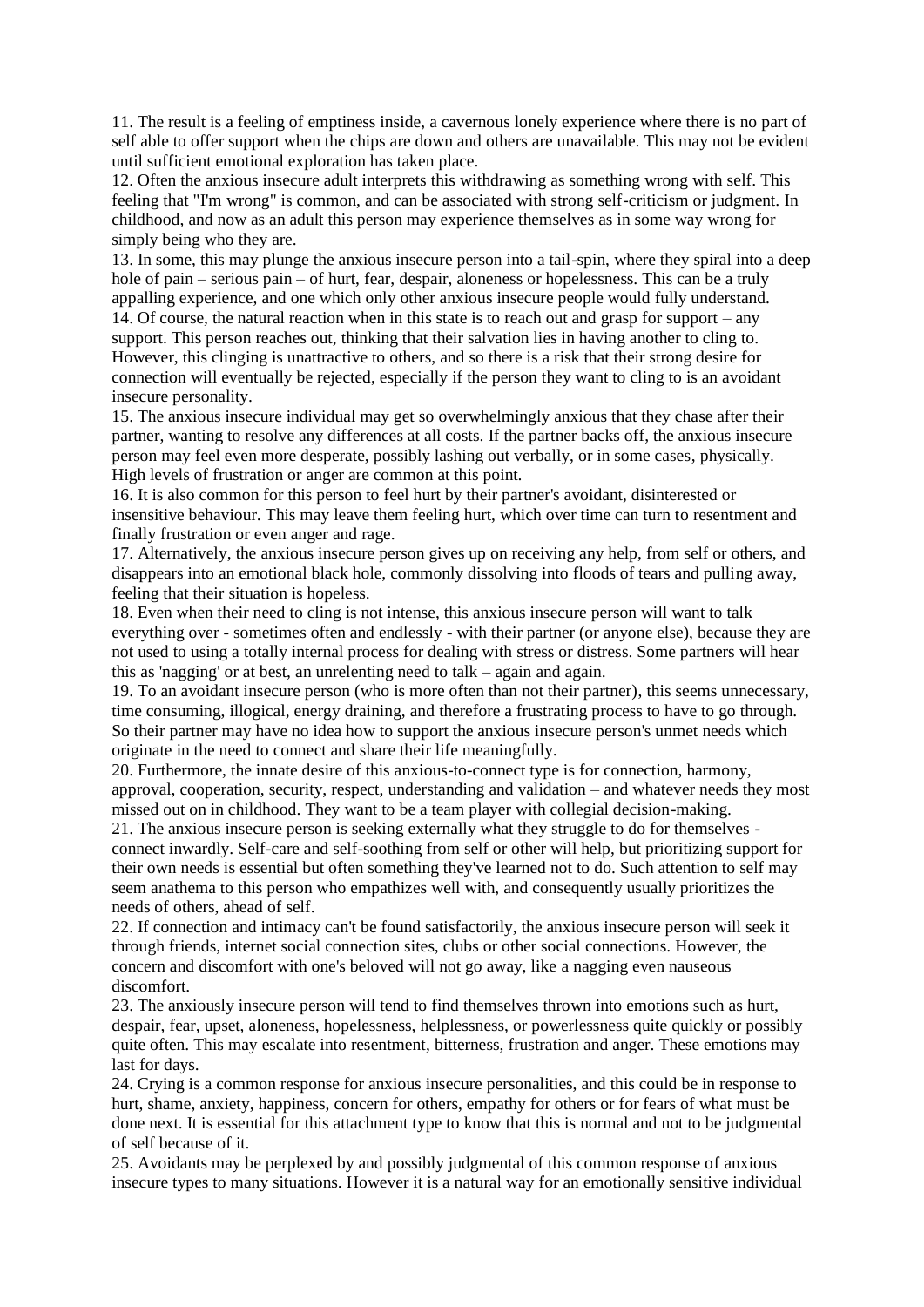to respond to life, and is best seen as a strength (which it often is because it responds to and/or creates connection) and not a weakness, even if crying can at times kick in at inconvenient moments. 26. It may not only be difficult to support self when dealing with afflictive emotions, but the relationship event with partner that created this emotional free fall will (probably inaccurately) be perceived through the lens of childhood wounding. This will tend to distort the reality of the situation, so that their partner may struggle to tune in to, understand, or respond appropriately to the anxious insecure person's perspective.

27. Largely because of these background experiences, the anxious insecure person may see themselves as unimportant, a monster, childish, ugly, demanding, needy, inconvenient, overly sensitive, too much, flawed, a burden, unlovable, or over-reactive. One or many of these may seem valid. They may see their partner as withholding, withdrawing, distant, disinterested, cold, uncaring, controlling, dominating, bossy, patronizing, too busy, always right, or unavailable.

28. There is a risk of blaming the relationship (or partner) for these wounds and patterning, yet it's important to see that these would arise in almost *any* close relationship, not just *this* one.

29. If the partner is an avoidant insecure person, they are likely to want to rationalize the situation, while the anxious insecure person will generally want to have their feelings heard, reflected and validated. It is this mismatching of perceptual experience that leads to a high percentage of conflicts between the anxious and avoidant styles.

30. Rationally discussing the situation will therefore probably not work well for the anxious insecure person whilst feelings are running high. There is too much emotional static for this style of person to engage in reason whilst upset.

31. The way ahead for the anxious insecure person, is to firstly recognize these patterns, then own and non-judgmentally accept them, then express their unmet needs that relate to how they are feeling. They may struggle to appreciate that their partner won't otherwise understand them.

32. Secondly, they must recognize the need to provide from within the connection, approval, understanding and validation they seek from another. This can only be done by connecting to their emotions and/or negative beliefs about self, tuning in to self, and owning, accepting, understanding, validating and/or forgiving self. This requires a reflective, contemplative, time-consuming period of just sitting with what is happening within, and patiently recognizing whatever needs are present, and then meeting these by caring for self.

33. While their habitual tendency will be to reach out and want someone else's validation and attention, it is only by giving this to self that healing can finally become complete, and they will slowly then become less needy of others.

34. A partner who can provide this initially through quality listening will help the anxious insecure person down the path of supporting and caring for self. Once the anxious insecure person understands (non-judgmentally – essential to stop 'wronging' self) how they function, they can ask for a partner's support, listening ear, patience as they express their feelings, and acceptance that they are a predominantly feeling person, especially when an emotional situation arises.

35. Sometimes this anxious insecure person talks more than their partner can cope with. Their anxiety tends to encourage excessive story-telling which their partners may struggle with. Concise sharing of how they are feeling will work better, as will inviting their partners to accept those feelings as a true expression of oneself.

36. In summary the challenge for an anxious insecure person, then, is to connect with self, and express their feelings and needs in a way that their partner can hear. Their need is not to rely on external connection (which may seem will work best), but to connect with, honour, respect, value, and accept self, *and then* express requests for support.

37. Their need from others is for understanding and acceptance of their journey; to hear and accept their feelings and what these are saying, and to be there in support of this painful and on-going inner journey, without any attempt to fix it. This must be communicated and explained clearly to any partner, because most non-anxious insecure people will not understand what to do to help unless told.

## **Anxious–Avoidant Insecure Styles**

*Behind the mask of indifference is bottomless misery and behind apparent callousness, despair.* [John Bowlby](http://www.azquotes.com/author/41957-John_Bowlby)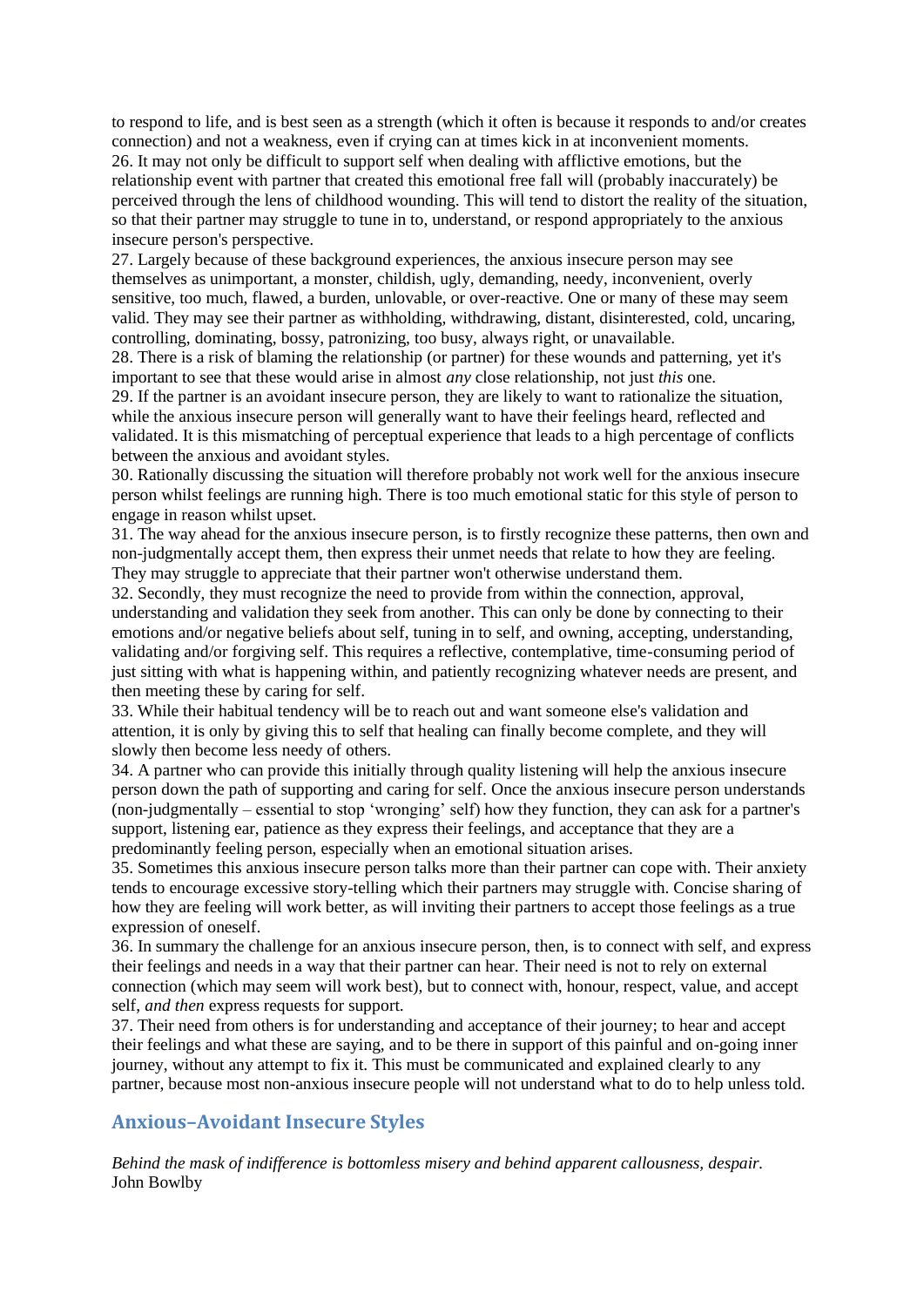This person tends to have most of the characteristics of the anxious insecure style described above, but has developed an avoidant variation.

1. The anxious-avoidant person is basically fearful of not being able to sustain contact with those who are close, but finds the closeness just too demanding - either scary or a waste of time. Such a person has become a **self-protective connector, a burned out pursuer, or a burned out connector** in general. They are feeling a Victim either to circumstances beyond their control, or fearful of engagement so back away from the risk of inflaming a conflict.

2. It is quite common for many women especially to behave avoidantly, yet be a connector beneath their avoidant veneer. This can be because growing up they were unable to be the connector they might naturally have been if allowed or encouraged. It could even be that they grew up too shy or fearful to meet their needs for connection.

3. This person is an anxious insecure person who has become dis-engaged with their partner when conflict arises. They stay behind their wall, accumulating hurts, resentments, anger and a belief that the other person is the problem.

4. They fear rejection or hurt, and often don't have the confidence or feel safe to connect assertively. So they may have difficulty opening up and being vulnerable. An inner tug of war is taking place. One part wants connection at all costs, and is fearful of not experiencing this. But another part is not confident about doing this, at reaching out for needs to be met.

5. This struggling part is going to avoid getting too close and taking risks of intimacy, instead preferring the space, time out, and distance from unresolvable conflict. Like all avoidant in times of crisis, this person may not feel able to reach out when the going gets tough, even though a part from within cries out for connection.

6. This leaves a chaotic state of inner turmoil. It is a terrible dilemma for the anxious-avoidant person to manage. Conflict will really upset the part that wants connection and togetherness, but a lack of feeling of safety to engage, or the fear that it will be unproductive, may keep this person from doing so.

7. If this person gets caught in the Control Drama Triangle, they may be hurling abuse and blame (persecuting) whilst wanting to connect and feel close to the person they are abusing. If feeling caught in the powerless victim role, they could just close down and avoid contact with their partner.

8. This person is very likely to feel hurt that their partner seems unable to understand them, unable to care for them, or unable to reach out to them. They may shed tears just as the anxious insecure person is likely to do, but may have tuned out to their own wounds about how this relationship is playing out. 9. However, this person is hurting nonetheless, but may be able to hide this from a partner who is likely to be perceived as hard, uncaring, and heartless. Thus, the anxious-fearful person may not even appear to be wounded, even to themselves, so closed down are they to their partner's actions.

10. Alternatively, this wounded individual may bite back in a persecuting way at their partner, but then retreat behind the protective wall they believe is necessary for their emotional survival.

11. The task for the anxious-avoidant individual, like the other two styles, is to become emotionally more able to hear the other and express their own needs, wants and desires. Otherwise, the

relationship will close down. This though is a scary option to take, or may be seen as pointless. 12. A major challenge for this person is to keep safe from harm, whilst staying in touch with self. They may feel out on a limb, not knowing whether closeness or distance from the other will bring greatest comfort.

13. It may be painful and distressing for this natural connector to watch the relationship closing down. This is really the last thing they want, but they may feel unable to do anything about a situation they feel powerless to change.

14. Like anybody else, the anxious-avoidant must eventually come to the conclusion that owning how they feel, and responding functionally by connecting and communicating, is the only way forward, despite the risks this presents.

15. The first step then is to recognize feelings when conflict occurs, and that these are likely to be ambivalent, some pulling towards connection, others towards isolation and safety.

16. The anxious-avoidant must come to recognize that the need to talk things through so that intimacy may be possible is a deeper and more compelling need than the desire to lash out, or to withdraw.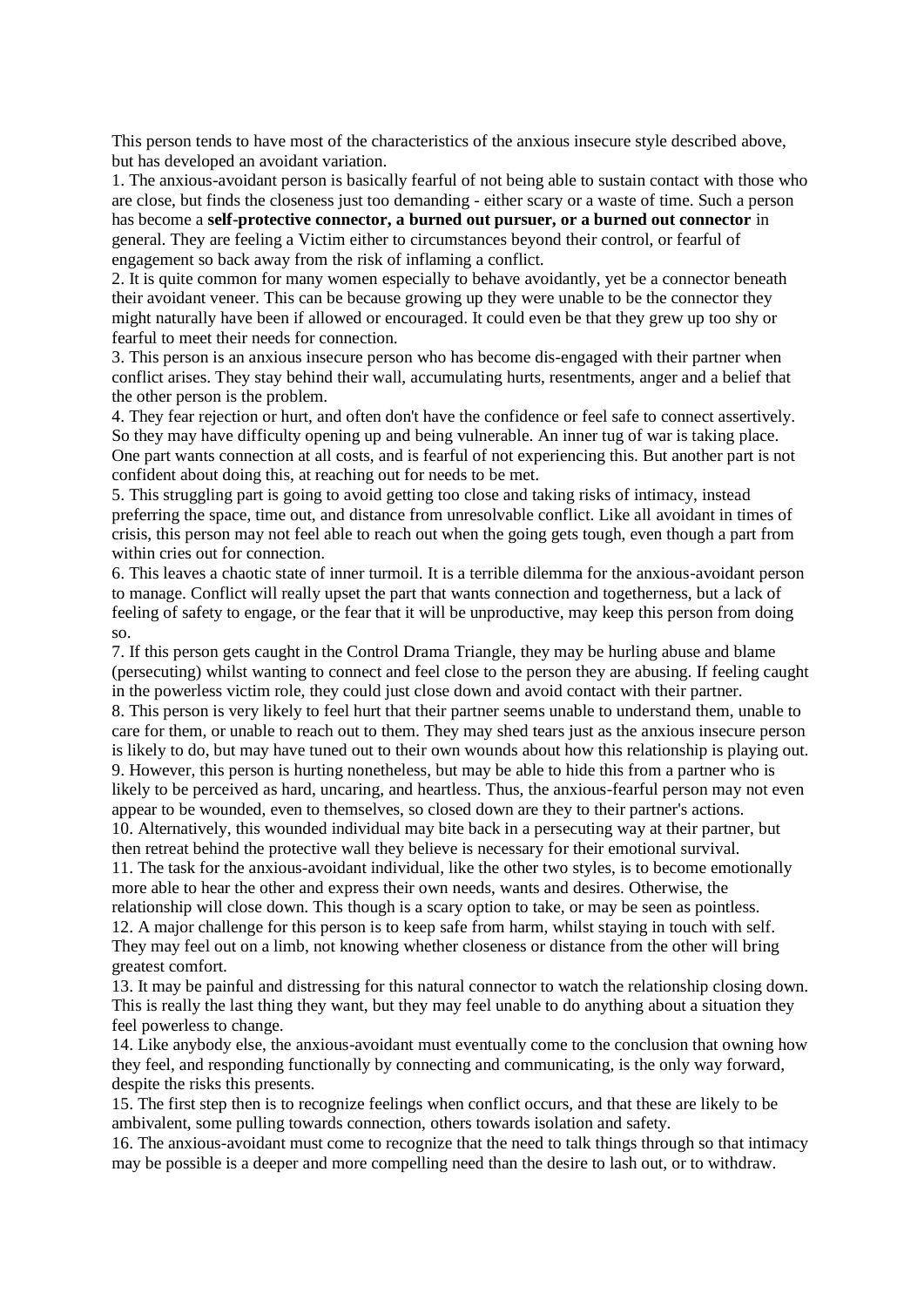17. In summary, similar to the dismissive avoidant person, the challenge for the anxious-avoidant person is to connect with inner feelings, what these say about self, and to use this awareness to connect with others whilst staying safe.

18. It will help if this person allows her desire for connection to lead the way towards something safe, interactive, and productively engaging. There is a strong need for a peaceful approach to conflict resolution to be found which will not be so emotionally intense, and will meet the need for soulful connection.

19. Because the anxious-avoidant insecure person may be feeling unsafe, there may be a need to get support from a third party, probably a professional, so that the more aggressive party can be helped to adopt a more connecting and empathic communication style.

## **Avoidant Insecure Attachment Style**

### *Avoidance is never the answer. If you avoid pain you avoid living.* M. Leighton

1. The avoidant, withdrawing style can be just as problematic as the anxious insecure attachment, but for different reasons. Usually not as emotionally expressive unless pushed, this style can become very defensive, partly because they are unsure of what to do in the face of another's emotional intensity. This person is most likely to identify with Persecutor behaviour, and won't so often feel like a Victim. However, some avoidants can be very caring and can slide into Rescuing when they overdo people pleasing, 'fixing' the problems of others.

2. The avoidant insecure person, usually a man, avoids conflict, and sometimes closeness, at all costs. They have grown up without the skills of intense emotional engagement with another, and so when communication heats up, they are usually out the door and/or out of their depth. For this reason they can be called a **self-protector** or **withdrawer**.

3. The avoidant can become a **pursuer** also, not because they want connection as much as they want to sort out the argument, or emphasise their perspective, so seek resolution or at least a discussion. They may want to get the matter sorted 'rationally' so that their emotions can settle down again and logic/reason can be restored. Partners often experience this as their need to be right.

4. The avoidant is after all actually anxious about any disconnection with their partner, but displays this by pulling away from the conflict which they usually don't back themselves to successfully negotiate harmoniously.

5. Criticism of their partner, or pointing out their imperfections, may go hand in hand with their withdrawing, especially if they have tried to be tolerant and patient but have finally felt worn down. 6. The avoidant insecure person is usually not very emotionally expressive or understanding.

Avoiding strong emotion in themselves and others, and thus most emotionally charged conflict, has for most been a life-long pattern.

7. Emotional avoidance will, over the course of a life, show up as emotional or physical withdrawal or self-protection from intense interactive events, especially conflict with a partner who seeks to be emotionally close.

8. Thus, avoidants will commonly ignore, resist, or just avoid situations where intimacy, sharing, emotional problem-solving, or heart-to-heart discussions with those close to them would be beneficial. A tendency in some to be rather lazy about working to create close bonds with another doesn't help. They commonly take their partners for granted until or unless everything turns to custard. Then they'll bend over backwards, often too late, to 'fix' the relationship problem. 9. The avoidant insecure person will want to explain his position, because he tends to rely on logic and reason. In doing this, his partner may experience him as being defensive and resistant to or ignoring of her comments.

10. He is also therefore very logically driven in what he focuses on, such as tasks, problem-solving and fixing things. He may therefore feel inadequate when he can't fix his partner, or solve her problems for her. He is likely to give up eventually, figuring that she's a lost cause who is beyond help.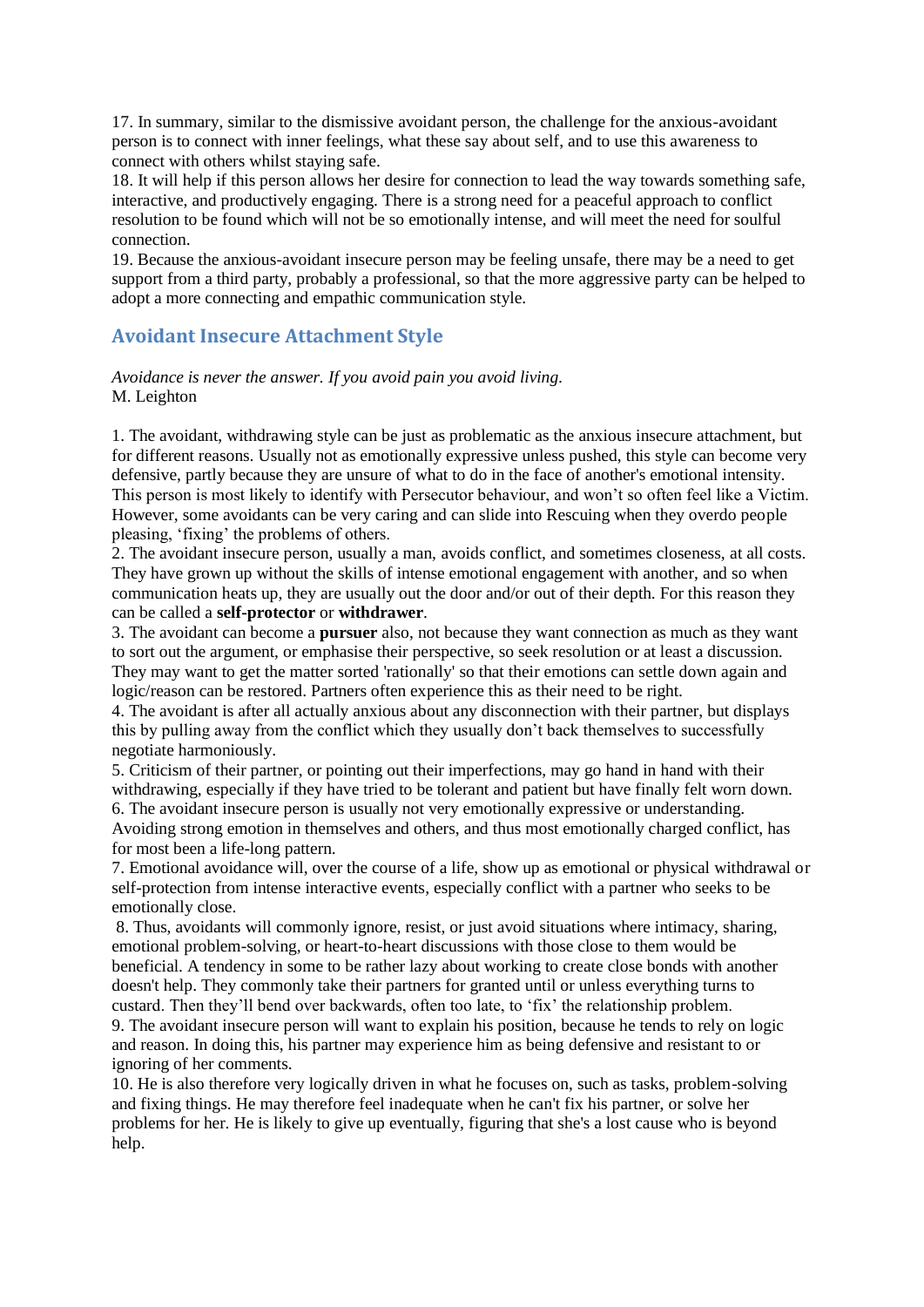11. The feeling of inadequacy, and pressure to solve problems, gains momentum when his partner becomes even more distressed when she's not heard or understood. This is when he's most likely to withdraw, either angrily or with a hopeless resignation feeling overwhelmed by her emotions. 12. Certainly, an avoidant insecure individual will want to avoid the emotions in self or other that

these situations can generate, largely because they don't know how to effectively respond to either their own emotions or those of an emotionally driven partner.

13. At their worst, avoidants will use addictive behaviours to dampen down feelings that are difficult to cope with, and/or heighten more pleasant emotions.

14. Avoidant insecure people are likely to become cognitive during an argument (if they've not already withdrawn from the scene of conflict,), and this can frustrate or infuriate their anxious insecure partner, making even more certain that the avoidant insecure person won't hang around.

15. Whilst they may start off emotionally relatively even and calm, the emotional temperature of the avoidant insecure may rise if the other person persists, goes on and on verbally, or harangues, as the anxious insecure person can tend to do.

16. The avoidant insecure individual, unable to resist and calm their own emotions of feeling pressured or wronged, may explode if they feel the pressure of being trapped in the conflictual environment. Feeling wrong or inadequate is not comfortable for them, and can cause extreme defensiveness. This is because avoidants usually have a great fear of being shamed, and if their partner harangues them sufficiently, their shame gets triggered and defensive or angry tactics often follow.

17. If their strategy of being calm, reasonable and rational has not worked, the avoidant insecure type may get frustrated, and their anger can reach fever pitch. This may be an ultimate reaction to feelings of pressure, hurt or fear about what to do that they may not be consciously aware of.

18. Avoidant insecure behaviours don't appear to be unhelpful, because this style of emotional management tends to be emotionally controlling and seemingly functional. Unlike the anxious insecure person who can seem emotionally messy and over the top, avoidants are usually emotionally repressed, and so less volatile or emotionally noisy. They like to be emotionally 'in control'.

19. Since childhood, they have learned to go off on their own and process feelings by taking recourse to thinking or doing. Thinking or doing anything else that is – anything that will distract them from the conflict or problem at hand, and any attendant feeling – is their most common coping strategy. 20. This coping strategy can create its own nightmare for the avoidant person. Desperate to avoid feelings (which they've often had minimal practice processing – and so may be unskilled at working with), the avoidant person will remove their body, mind or emotions – or all three – from the scene of conflict.

21. The challenge for the avoidant person is to allow themselves to fully feel, and to stay engaged with the emotions of others, and the downstream consequences of that - being able to hear, connect and work things through with their partner.

22. Avoidant insecure types may avoid what they are feeling by getting caught in addictive options, or taking off to do tasks in the shed – anything that will help them anaesthetize or bury unwanted feelings (especially shame, pressure, inadequacy and anger), or replace these with exciting pleasant ones, such as those associated with gambling, letting their hair down while intoxicated, internet porn, racy affairs, fast cars, speedy movies, exciting sport on TV, or extreme sports participation. These are especially common in young men who are still behaving like bachelors rather than partners.

23. In childhood, the avoidant personality might have used the above activities as a way to selfsoothe, or self-medicate and to dissociate from anything that might bring up uncomfortable emotions in a relationship setting.

24. None of these activities heal the inner scars though – which include disconnection from others and from experiences of love, intimacy, closeness, support, sharing and caring.

25. The avoidant insecure style may view themselves in their relationship as one or more of: sensible, balanced, logical, emotionally well managed, problem solver, conflict calmer, grounded, supportive, responsible, inadequate, hopeless at understanding partner, always wrong, or not good enough. They are likely to view their anxious or anxious/avoidant insecure partner as overly emotional, controlling, overly needy, hard work, intense, emotionally volatile, demanding, unpredictable, or on edge. 26. The challenge for the avoidant person is to recognize the need for deep and meaningful connection with another (why else are they in a relationship?), and to realize that the only way to get and to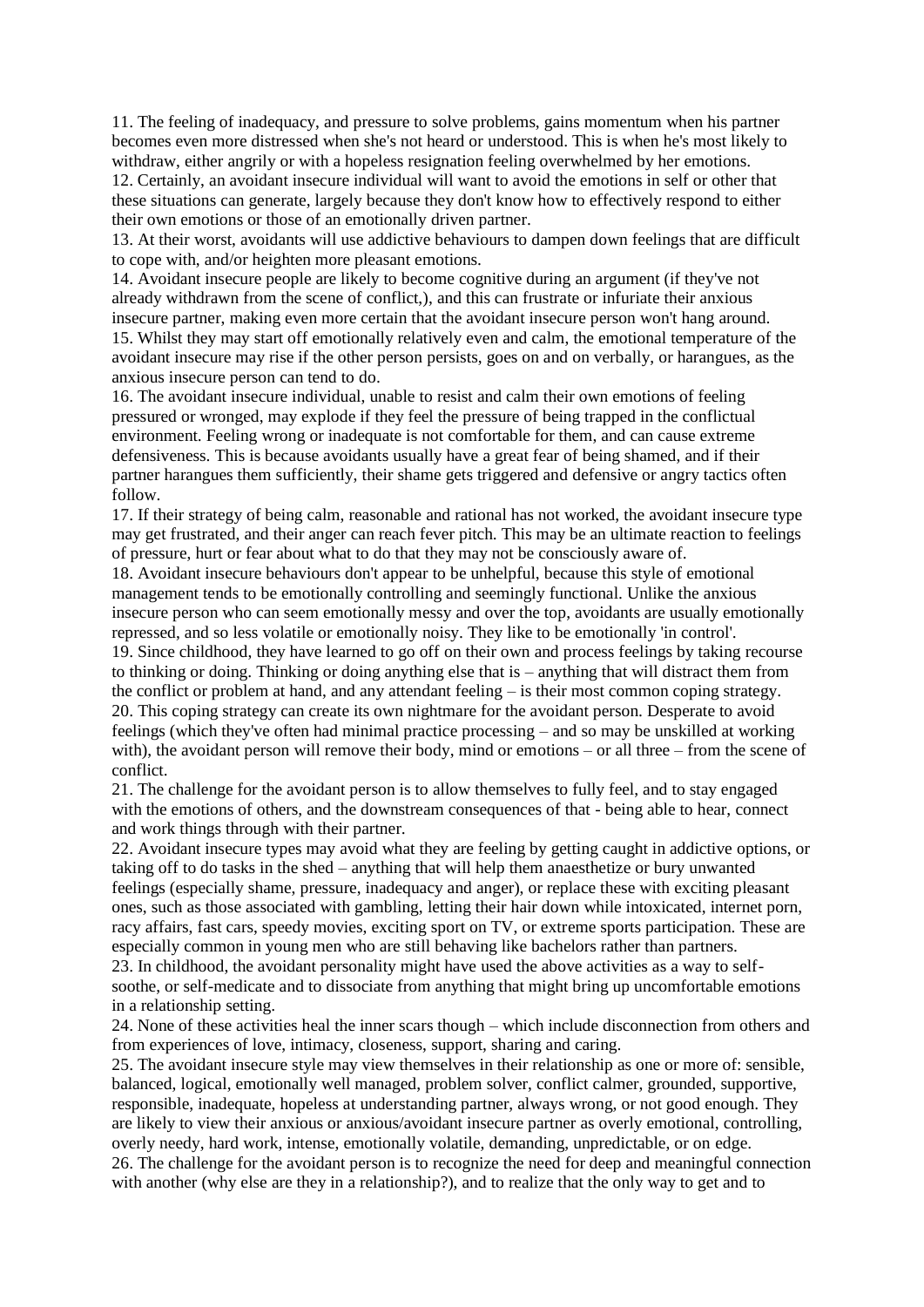sustain this, is to stay present and work through emotional pain or discomfort with a partner when this arises – as it inevitably will in any relationship.

27. Secondly, the preference to run away or withdraw has to be recognized, owned and accepted without being judged, but seen as unhelpful in a relationship unless used to defuse an argument after which dialogue occurs.

28. Thirdly, the many feelings of resistance, resentment, despondency, pressure, stress, discomfort or energy loss that may arise when a partner slips into emotional neediness or intensity must also be recognized, owned, and sat with. These are the inevitable consequences of being in a relationship which will inevitably have its ups and downs.

29. With time and practice, as the avoidant learns to hang in there when the going gets hot, these feelings will get easier to cope with, and will lose their initial intensity. Learning to express the more vulnerable feelings will also help.

30. Fourthly, there is a need for this person to recognize that they do indeed have feelings, lots of them, and to own, name, feel and talk about these. Feelings of pressure, defensiveness, resistance, despondency, inadequacy and fear of failure are some of the more common emotions the avoidant feels.

31. Once these emotions have been better owned and understood, the avoidant person will come to recognize that talking about and rationalizing a problem situation is actually a strategy for avoiding feeling it fully. The advantage of feeling conflict is that the avoidant insecure person can now connect via their feelings, which will tell the full story of how they tick, and what they need, value, desire and want to communicate.

32. The avoidant insecure's challenge when confronted by a partner with strong emotions is to avoid helping them with suggestions of alternative ways to think or behave, but just to support this person to discover their own truths, just as he would want his partner to do for him.

33. Whilst the avoidant insecure type may want time out rather than connection in order to rest and relax, they must recognise that they are in relationship because they want connection, even though space and alone time is their habit and preference. Balance between alone time and together time is the way forward.

34. Whereas the anxious insecure person has to reconnect with and support a sense of self, the avoidant insecure person's challenge is to reconnect with their feelings, and with what these feelings tell them about their needs, values, attitudes, perceptions, desires or sense of self, and expressing these feelings and associated needs in the communicative process.

35. After leaving a relationship, avoidants often miss the partner they took for granted but didn't know they had strong feelings for. Sometimes both distance and time are required to get in touch with feelings they've managed to suppress, ignore or deny for years.

36. In summary the challenge for an avoidant insecure person is to connect with feelings and what these say about self. Their need is not to rely so much on the withdrawing inner self, but to recognize that growth for them rests on being able to engage fully and frequently with others, and to learn to enjoy, rather than fear, the feelings of being close, intimate, genuine, real and present with self. Being able to hang in when the other is being emotional, without solving her problems, is the required shift. 37. Their need from others is for understanding and acceptance of their journey; and to be given the space to move from withdrawal to emotional engagement and the struggle to stay present with whatever is going on. They want their thinking self to be valued and heard, and for patience to prevail whilst they come to see that their reasoned approach to conflict has been a way to work out solutions, but can destroy intimate or even basic connection.

38. Avoidant insecure types have reached the holy grail when they can engage without knowing or needing the answers, be open to whatever emotions arise in self or other, communicate directly in regards to their needs or preferences, and reach out and be loving when their partner is struggling.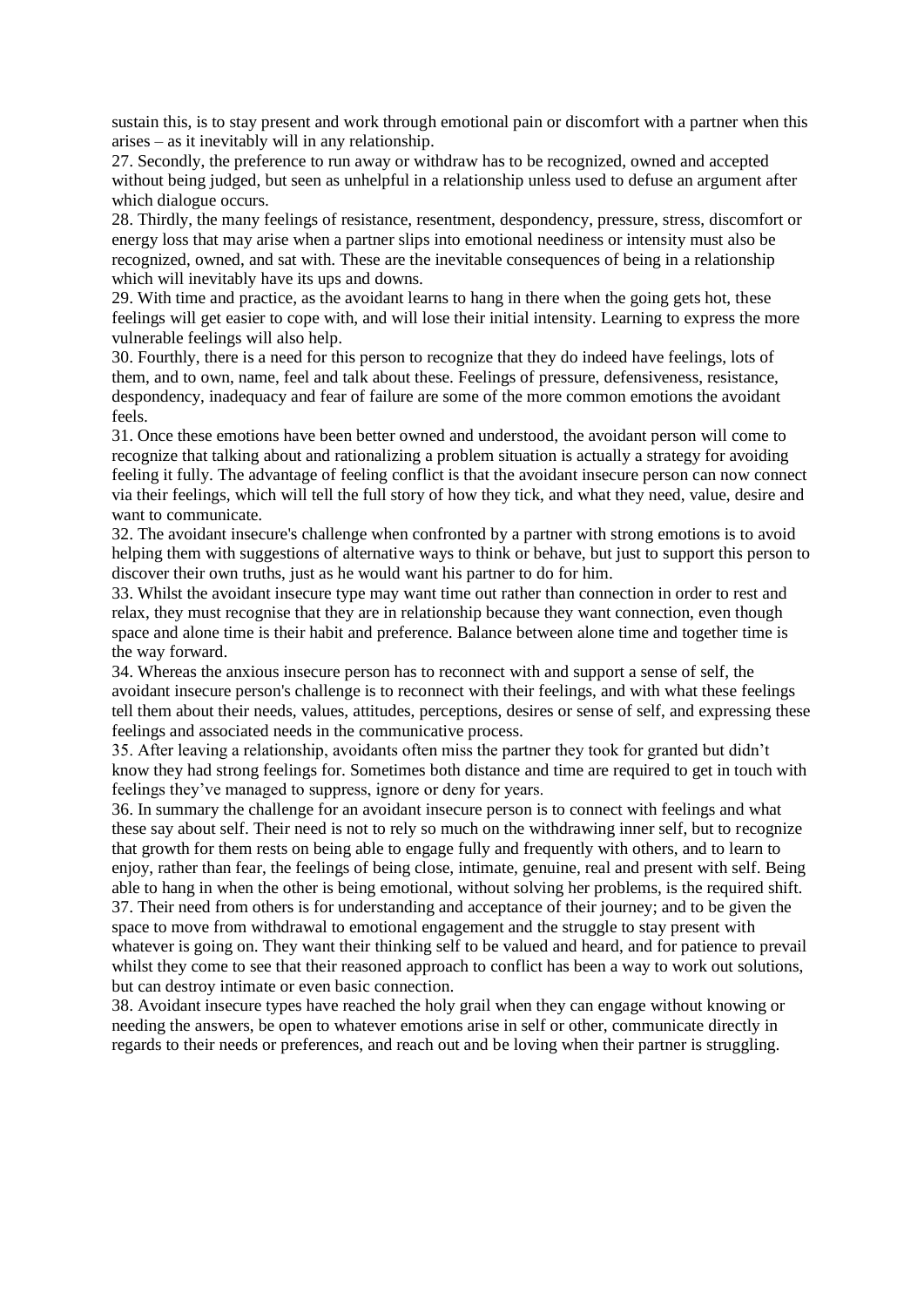# **Dismissive Insecure Style**

*The inner world of (dismissive attachment style) adults seems to function with independence as its banner – living free from the entanglements of interpersonal intimacy.* Daniel Siegel

1. For the dismissive person, conflict and strong emotions are monsters that were put to bed many years ago, often in childhood. This emotional disconnection from self can leave them behaving aggressively or disdainfully of others, so they normally present as Persecutors.

2. This person has a past history of not being able to rely on others to be there for them, and so has learned to make little or no attempt to connect.

3. Usually a male, they are distant isolates who long ago gave up trusting that someone could be there for them, or that they had the skills to reach out to others. They are **extreme self-protectors or dismissive** of others as a result of conflict.

4. For this reason, the dismissive insecure person may often avoid close or intimate relationships and instead become successful in ways that support their notion that I'm OK, but others can't be trusted, and I can't be bothered anyway.

5. If the dismissive insecure person does 4. above whilst in a relationship, his partner will find it very difficult to be heard, to engage, or to bring this person into close connection with intimate sharing. 6. Dismissive insecure types may be very critical of any desire to sort out conflict, choosing just to drop it and get on with something else. They lack any ability to prioritize the relationship, and get things sorted out so that feelings of intimacy are protected and nurtured.

7. Dismissives wouldn't perceive themselves as having needs for intimacy, and will really struggle to develop the emotional literacy and social skills to bridge this gap.

8. Such individuals may not even develop the motivation to connect with their partner, because for their whole life they have been distanced from others and are usually content with that. So, if conflict does arise, they have little awareness of any need to stay connected to either self or other, and will most likely take steps to disengage from both.

9. The only way forward for this attachment type is to recognize the value of intimacy from a rational point of view, and take steps to stir from its slumber the almost totally atrophied part of their personality that has lost the desire for connection.

10. For this extreme form of avoidant insecure personality, the journey for dismissives back to feeling connection and engagement with others is usually just too much. Most don't have either the motivation or resolve to recover, because the memory of having good feelings of positive connection with others is usually well and truly buried and thus no longer beckons to them.

11. The dismissive type would have to be aware that connecting meaningfully with another will require them to give up being right, give up always arguing their reasoned response, give up on being controlling and in control, and hang in when another is distressed or angry. Whilst this is possible, motivation must come from their loving, caring self that desires to be close to another even if this can be challenging.

12. In summary, the challenge for a dismissive insecure person is to connect with inner feelings, what these say about self and needs, and meet these needs by connecting with others in a way which supports both self and other. Their need is to awaken the part of self that wants to connect with others meaningfully. This deeply buried lost self may take some time to awaken, and so the dismissive person may require some help to reconnect to the desire to love and be loved.

## **Ambivalent/anxious insecure attachment style.**

*The need to fill an inner void is not limited to people who become drug addicts, but afflicts the vast majority of people of the late modern era, to a greater or lesser degree.*  Professor Bruce Alexander

1. The literature also calls this style 'disorganised', because a hallmark of this pattern is an irregular swinging between wanting closeness to wanting distance from a partner, especially in the face of conflict. In effect, this person says to their partner "Come here! No, go away!"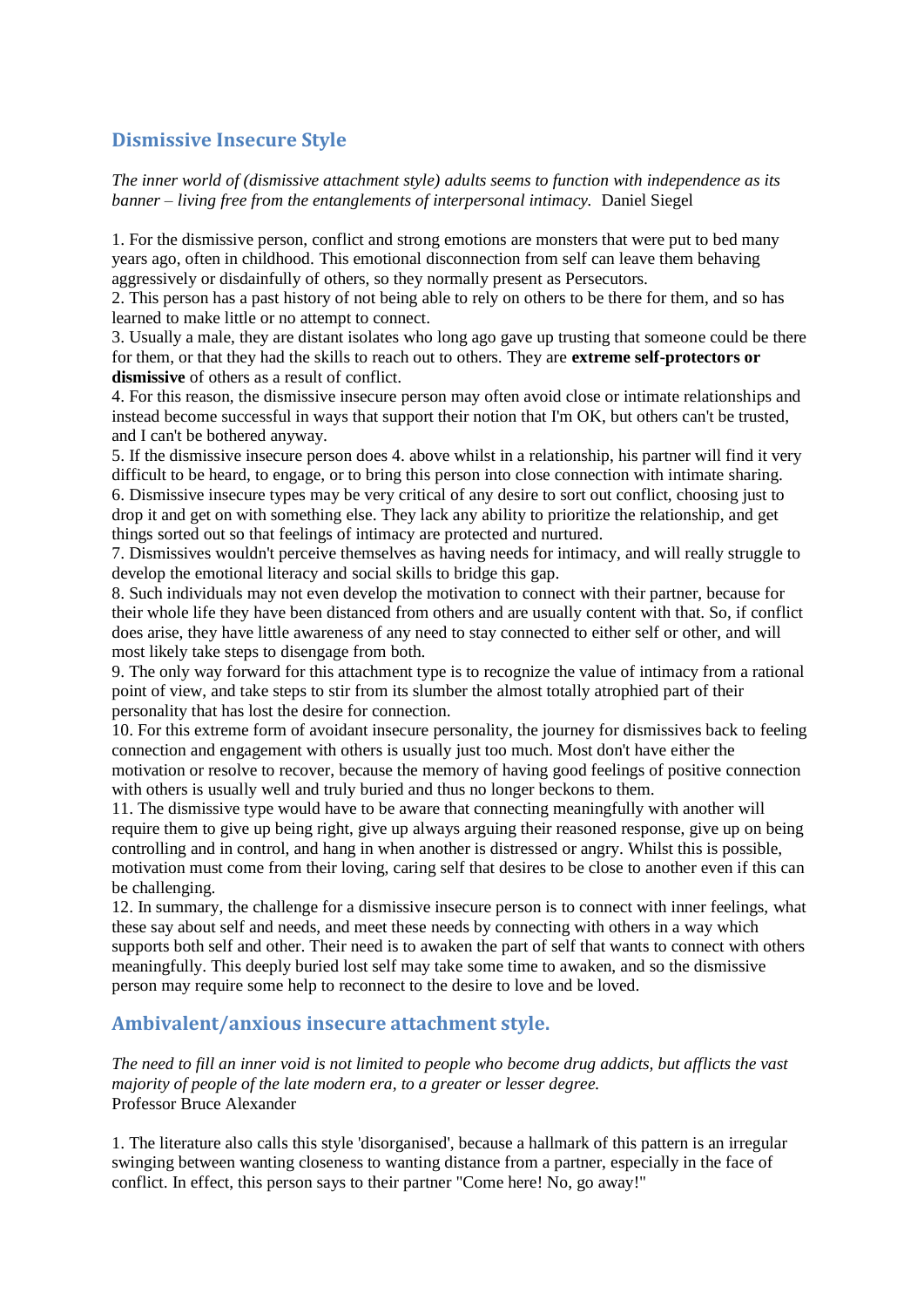2. This is a most distressing style for those who have it, and originates from a childhood in which caregivers were sought for their love and protection, but one or more of those caregivers was also responsible for neglect or abuse, leaving the child afraid and confused. There are varying views of how many adults have some of this inconsistent insecure attachment style, but some have claimed 40% of the population may be affected to some degree.

3. It is important to note that not all abused children develop these relating patterns as adults. Most children have experienced some measure of trauma, but ambivalents have rarely if ever trusted that relationships could be supportive. They thus perceive that the relationship glass is only ever half full. 4. It may appear that this person has an anxious/avoidant insecure style, because they have a similar desire to be connected and engaged, and also a pattern of backing off and becoming avoidant under stress. However, the difference is in the degree and intensity of the emotional upset-ness that they often experience.

5. Thus the intensity of their anger and blame, the degree of despair and hopelessness when they 'give up' on their partner, and the seeming illogicality and distress embedded in their arguments about the conflict they experience can make them difficult to engage with.

6. In childhood, this person experienced fear, fright or neglect from those who should have been protectors. Being unable to know whether caregivers were loving or threatening set up an inner vigilance and wariness that emotional pain might not be far way. There may have been times when feelings of abandonment, shaming or rejection arose in response to these circumstances, and these may well continue to erupt in the adult relationship. There was no consistent strategy that worked to ensure care, safety and love from caregiver(s) or what to do in the face of conflict.

7. Severe abuse of one sort or another in childhood can give rise to this pattern, but such a background is not always evident in the ambivalent insecure person's past.

8. This childhood trauma has led to freezing in the face of conflict, or wanting to flee, or being determined to fight. This same dilemma of how to behave and support self also plays out in the adult domain, resulting in inconsistent responses to relationship invitations or challenges.

9. In the face of conflict as an adult, this person often fights, but at times it seems strange as to what they choose to fight about, and what upsets them so much. This is because the chaos of childhood caused distress in inconsistent and often unpredictable ways, a theme that repeats in adult relationships, often much to the confusion, shock or frustration of their partners.

10. This can lead to a view that external events, such as the inability of one's partner to behave as desired, is the cause of their distress, leading to a fixated perspective that someone 'out there' is the cause of my distress.

11. Thus, a mental fixation of the 'bad' behaviour of someone external to self as the cause of distress can keep this person stuck in the emotional pain. This pain of course, is caused by a retriggering of earlier trauma.

12. The ambivalent/anxious insecure pattern may also be triggered by one's children, especially if the parent experiences fears arising out of feelings of lack of control, children being demanding or disloyal, or showing insufficient consideration of the parent's needs. Basically, whenever childhood emotional distress is revisited, emotional dys-regulation can arise.

13. Key here is the fear behind relationship problems. Suspicion and distrust is common. The disordered and chaotic childhood experiences give rise to the same for this person in adulthood, resulting in fear, feeling unsafe, wanting to be loved but fearing the person they are relying on will let them down or worse - will undermine their emotional and/or physical safety. Childhood emotions get revisited, usually often.

14. Thus, the ambivalent/anxious insecurely attached person swings from being very anxious or fearful into anger and sometimes violent responses to perceived threats. At other times, this person (more often female) will be loving, attuned to those in her surroundings, and seek love and closeness, but if fears of disconnection, betrayal, rejection or distrust arise, anger can quickly take over. This can be confusing for partners who are rarely so emotionally volatile or inconsistent, and wonder what is going on or what they can do about it.

15. It is this inconsistency that takes its toll on partners, because there seems nothing they can do to settle, please, help or console their ambivalently insecurely attached beloved. While listening to her may help, it may fail to allay the underlying fears which are deeply buried in the psyche of this person.